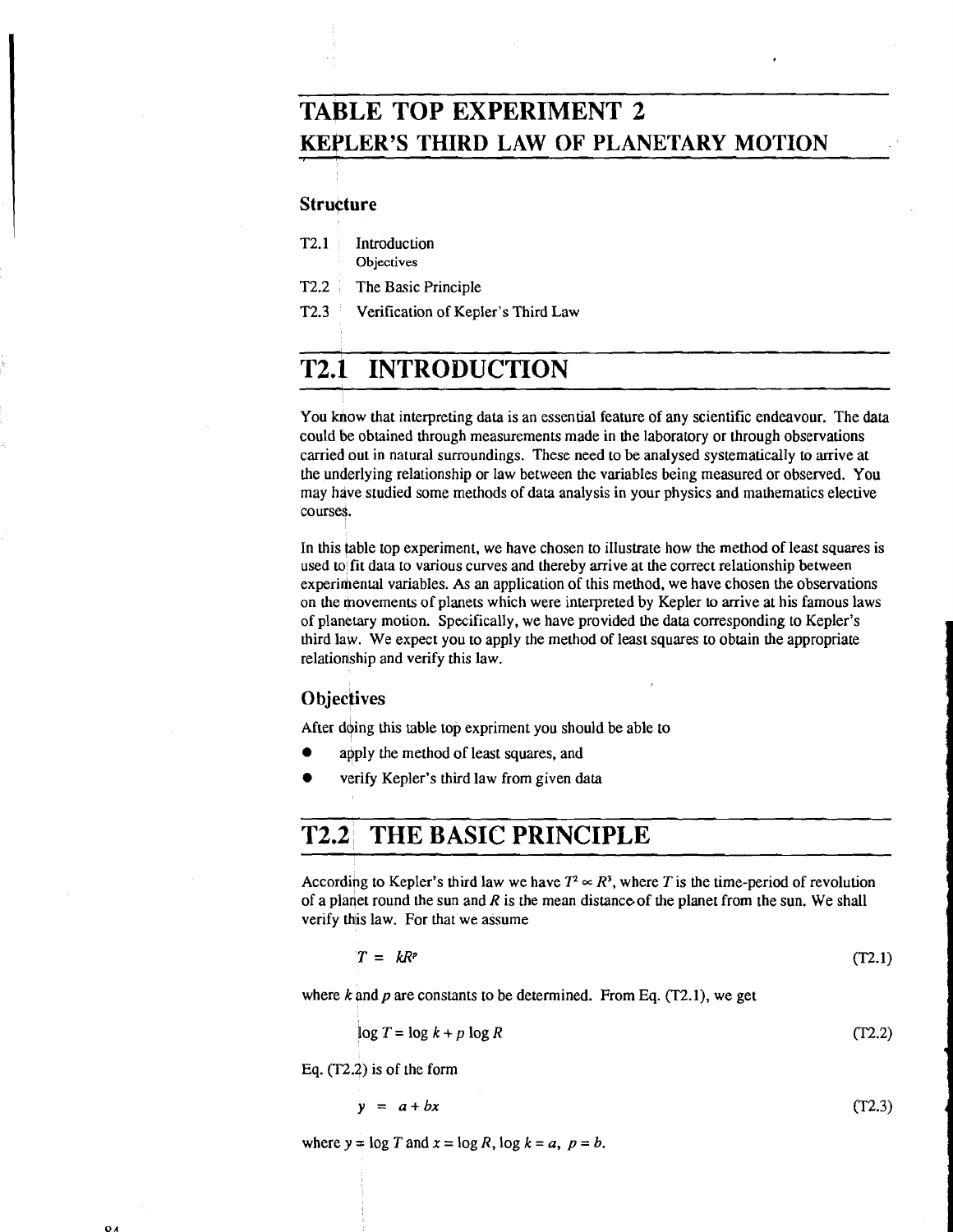$\frac{1}{2}$  Our s Our aim is to determine  $p$  which is directly given by  $b$ . However, we also get  $k$  which is given by  $k = 10^{\circ}$ . In order to determine a and b we shall apply the **method of least squares.** 

Table-Top Experiment - 2 Kepler's Third Law of **Planetary Motion** 

Now, what is the method of least squares? You are familiar with the method of drawing free hand eurves representing the variation of a variable, say y, with respect to another variable, say x, when a set of corresponding pairs of values of x and y are given. Two typical cases are shown in **Fig. T2.1.** 



You must have realised that the drawing of free-hand curves depends entirely on individual judgment. Hence, it has the disadvantage that different individuals will get different kind of variation of y with respect to x. This disadvantage is taken care of in the method of least squares. Let us see how.

Suppose we have *n* pairs of observations;  $(x_1, y_1)$ ;  $(x_2, y_2)$ ;  $(x_3, y_3)$ ; ......,  $(x_n, y_n)$  and we have to fit Eq. (T2.3) to these data. According to Eq. (T2.3) the estimated values of y, when  $x = x_1, x_2, \ldots, x_n$ , would be  $a + bx_1, a + bx_2, \ldots, a + bx_n$ . Now, in order that the equation  $y = a + bx$  gives a good representation of the relationship between x and y, it is desirable that the estimated values  $a + bx_1$ ,  $a + bx_2$ , ....,  $a + bx_n$ , are, on the whole, sufficiently close to the corresponding observed values  $y_1, y_2, \ldots, y_n$ .

The deviation in case of the ith value is given by

$$
e_i = y_i - a - bx_i \tag{T2.4}
$$

The deviation may be positive or negative but  $e^2$ , is always positive. As we are aiming at minimising the deviation on the whole, we take the sum-total of the squares of the deviations and squares be'ing all positive, the question of positive and negative deviations is taken care of. Let the sum total be  $E$ , i.e.,

$$
E = \sum_{i} e_i^2 = \sum_{i} (y_i - a - bx_i)^2
$$
 (T2.5)

Our problem is thus to find a and b so that  $E$  is minimum. This can be obtained from the following conditions

$$
\frac{\partial E}{\partial t} = 0 \tag{T2.6}
$$

and

$$
\frac{\partial E}{\partial h} = 0 \tag{T2.7}
$$

From Eqs.  $(T2.6)$  and  $(T2.7)$ , we get

$$
a = \frac{(\sum_i x_i)(\sum_i y_i x_i) - (\sum_i x_i^2)(\sum_i y_i)}{(\sum_i x_i)^2 - n \sum_i x_i^2}
$$
 (T2.8)

$$
b = \frac{(\sum x_i)(\sum y_i) - n(\sum_i x_i y_i)}{(\sum_i x_i)^2 - n(\sum_i x_i)^2}
$$
 (T2.9)